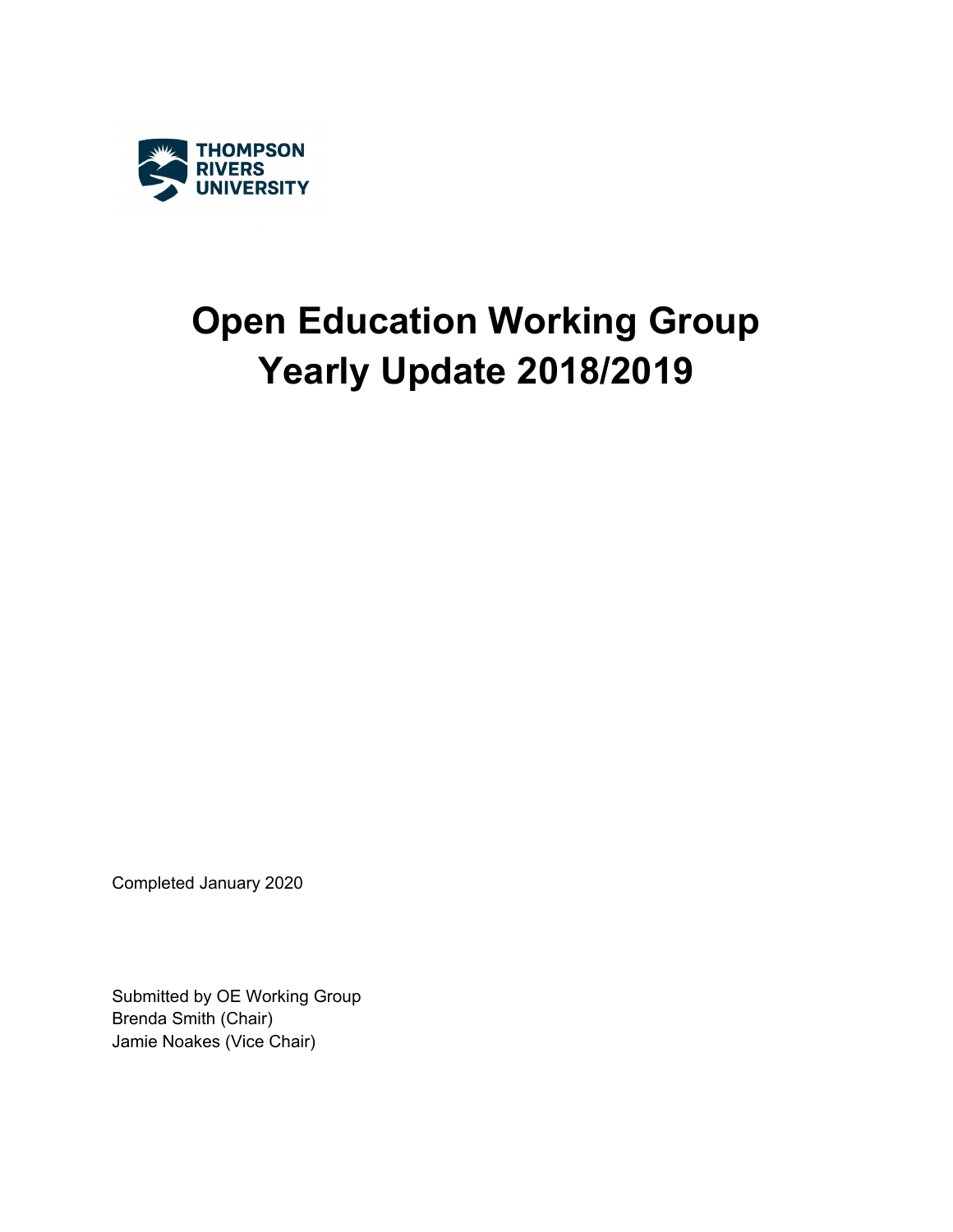### **Table of Contents**

| <b>Introduction to Open Education Working Group</b>   | $\mathbf{2}$ |  |
|-------------------------------------------------------|--------------|--|
| Accomplishments for 2018/2019                         | $\mathbf{2}$ |  |
| <b>Committee Accomplishments</b>                      | 2            |  |
| General Open Education-Related Accomplishments at TRU | 5            |  |
| <b>Conference Presentations</b>                       | 7            |  |
| <b>Challenges</b>                                     | 9            |  |
| <b>Recommendations</b>                                | 11           |  |
| <b>Next Steps</b>                                     | 11           |  |
| <b>Appendix</b>                                       | 12           |  |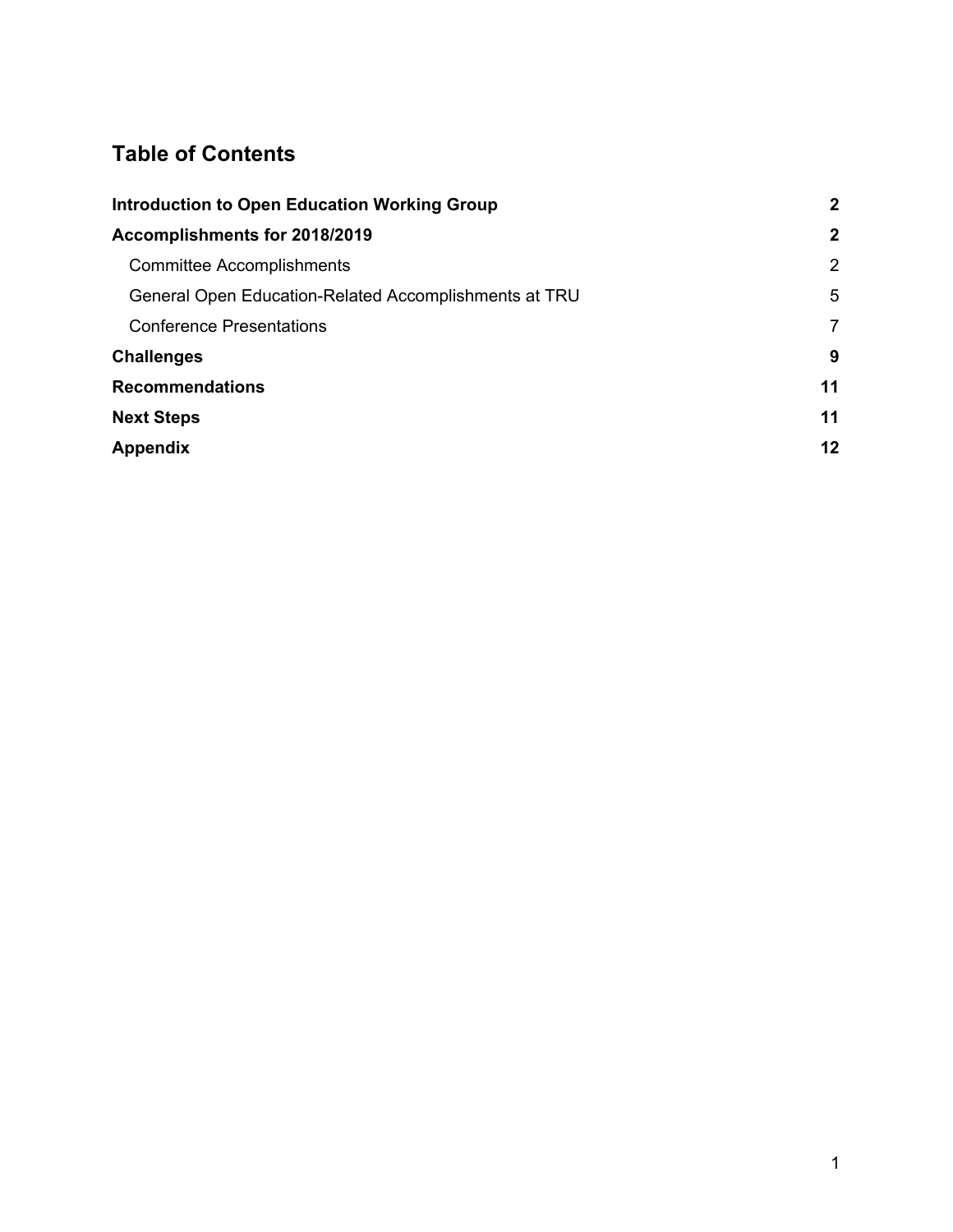## <span id="page-2-0"></span>Introduction to Open Education Working Group

The mandate of the Open Education Working Group (OEWG) is "to foster and support a culture of Open Education (OE) initiatives at TRU." Open Education includes not only the development, adoption, and adaptation of Open Educational Resources (OER), (i.e., freely accessible, openly licensed resources that are used for teaching, learning, educational assessment, and research), but also aspects of open pedagogy as a site of praxis, a place where theories about learning, teaching, technology, and social justice enter into a conversation with each other and inform the development of educational practices and structures. The OEWG seeks to develop, coordinate, and support sustainable OE initiatives and collaboration amongst departments, divisions, faculties, and schools at TRU for both campus and online delivery.

Membership in the OEWG is open to anyone at TRU who is interested in open education. We also actively encourage key stakeholders from across TRU to participate in order to best represent the breadth of supports and interests across the institution. As per the terms of reference, the group has an elected chair and vice-chair and holds regular meetings twice a year or as requested. To date, we have had two meetings of the OEWG.

## <span id="page-2-1"></span>Accomplishments for 2018/2019

### <span id="page-2-2"></span>Committee Accomplishments

- 1) Approved Terms of Reference
	- At the November 2018 meeting, attendees approved the draft terms of reference for the new OEWG. Available at: [https://oewg.trubox.ca/terms](https://oewg.trubox.ca/terms-of-reference/)[of-reference/](https://oewg.trubox.ca/terms-of-reference/) and in the Appendix
- 2) Developed OEWG website
	- The OEWG website [\(https://oewg.trubox.ca/\)](https://oewg.trubox.ca/) was created in the Winter 2019 semester by Open Learning research assistants, Katherine Taylor Robertson and Margaret Poirier, under the leadership of Michelle Harrison (Learning Design & Innovation), Brenda Smith (Library), and Jamie Noakes (Career and Experiential Learning). It was designed to explore the concepts of OE (including both OER and open pedagogy), to highlight OEWG activities and projects, and to provide information about upcoming conferences, events, and research in the field. The website was presented to the OEWG at the March 2019 meeting.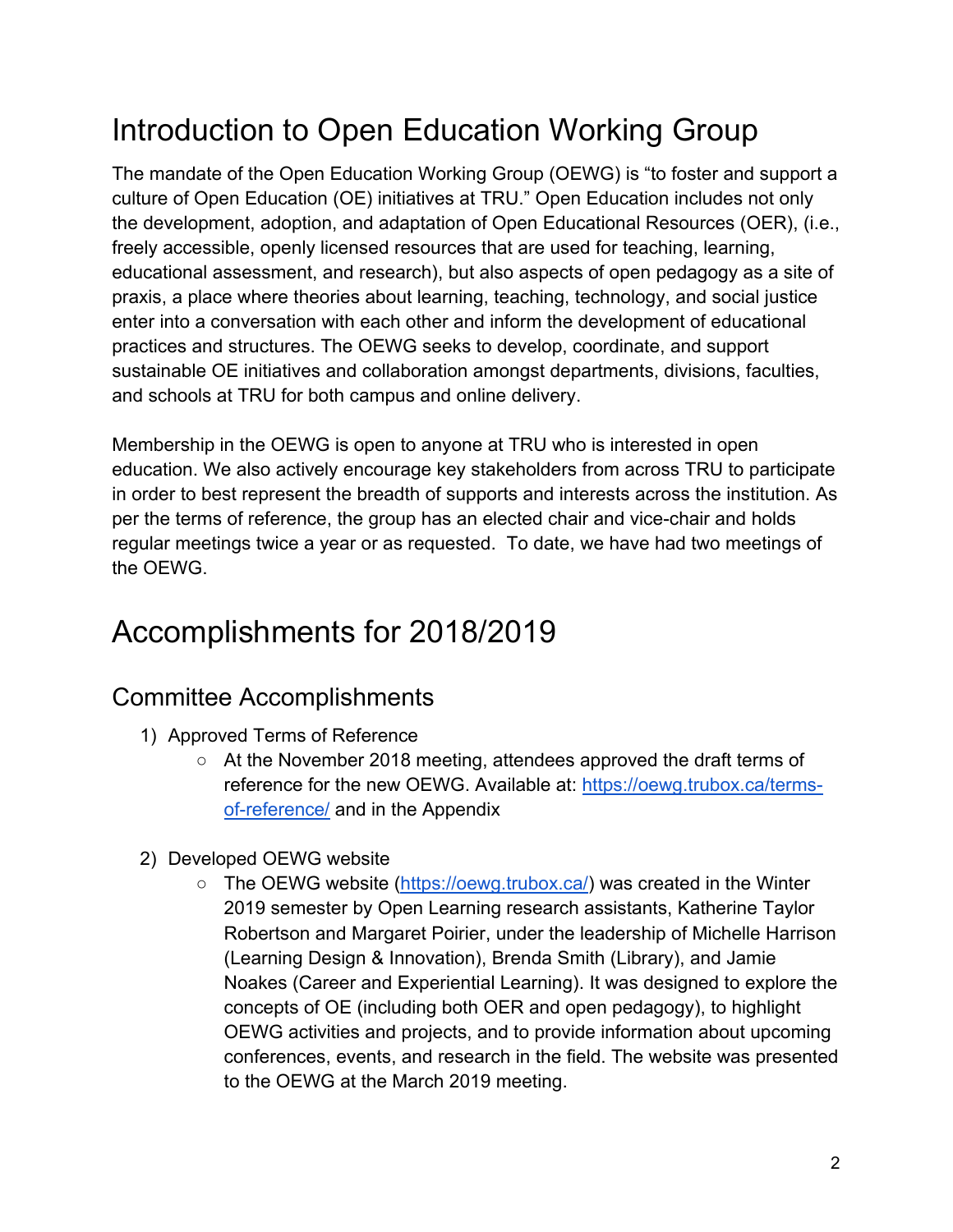

*Screenshot of OEWG website*

- 3) Marking Zero Textbook Courses in Banner
	- In January 2019, Brenda Smith, Jamie Noakes, Michelle Harrison, and Naomi Cloutier (Open Learning) met with Associate Registrar Marion Hannaford to discuss how to identify zero textbook cost courses through the Banner course registration system. While interested, Marion was not sure how to accomplish this goal, so she agreed to investigate further and get back to us. In May 2019, Marion informed the group that she had figured out how to mark zero textbook cost courses in Banner. After some courses were identified, this data was loaded into Banner in time for the fall/winter registration opening in June.

| Plan Ahead          |                        |           |                                                         |  |  |                                                                                      |                                     |               | New Search                                               | Student Fake Student, TRUly ID TESTSTU |
|---------------------|------------------------|-----------|---------------------------------------------------------|--|--|--------------------------------------------------------------------------------------|-------------------------------------|---------------|----------------------------------------------------------|----------------------------------------|
| <b>Find Classes</b> |                        |           |                                                         |  |  |                                                                                      |                                     |               |                                                          |                                        |
|                     | Catalog Search Results |           | Search Results - 2 Classes<br>Term: Fall 2019 (Sep-Dec) |  |  | Subject and Course NumberSubject and Course Number: TMGT2010 TMGT-Tourism Management |                                     |               |                                                          |                                        |
|                     |                        |           | Subject - + Coursel Section Course Title                |  |  | ( Oredta CRN ( Instructor                                                            | Meeting Times                       | Campu, Status | Atcliude                                                 | 森.                                     |
|                     | TMOT-To: 2             | <b>Of</b> | Enancial Operatio<br>Lecture                            |  |  | Dumpuchel Ev                                                                         | T MET M 7 17 5 00 30 AM - 00 45 - K | 6 of 40       | Caner Technical Counsel<br><b>Com</b> Zern Textbook Cost | Add                                    |

*Screenshot of Zero Textbook Cost Identifier in Banner*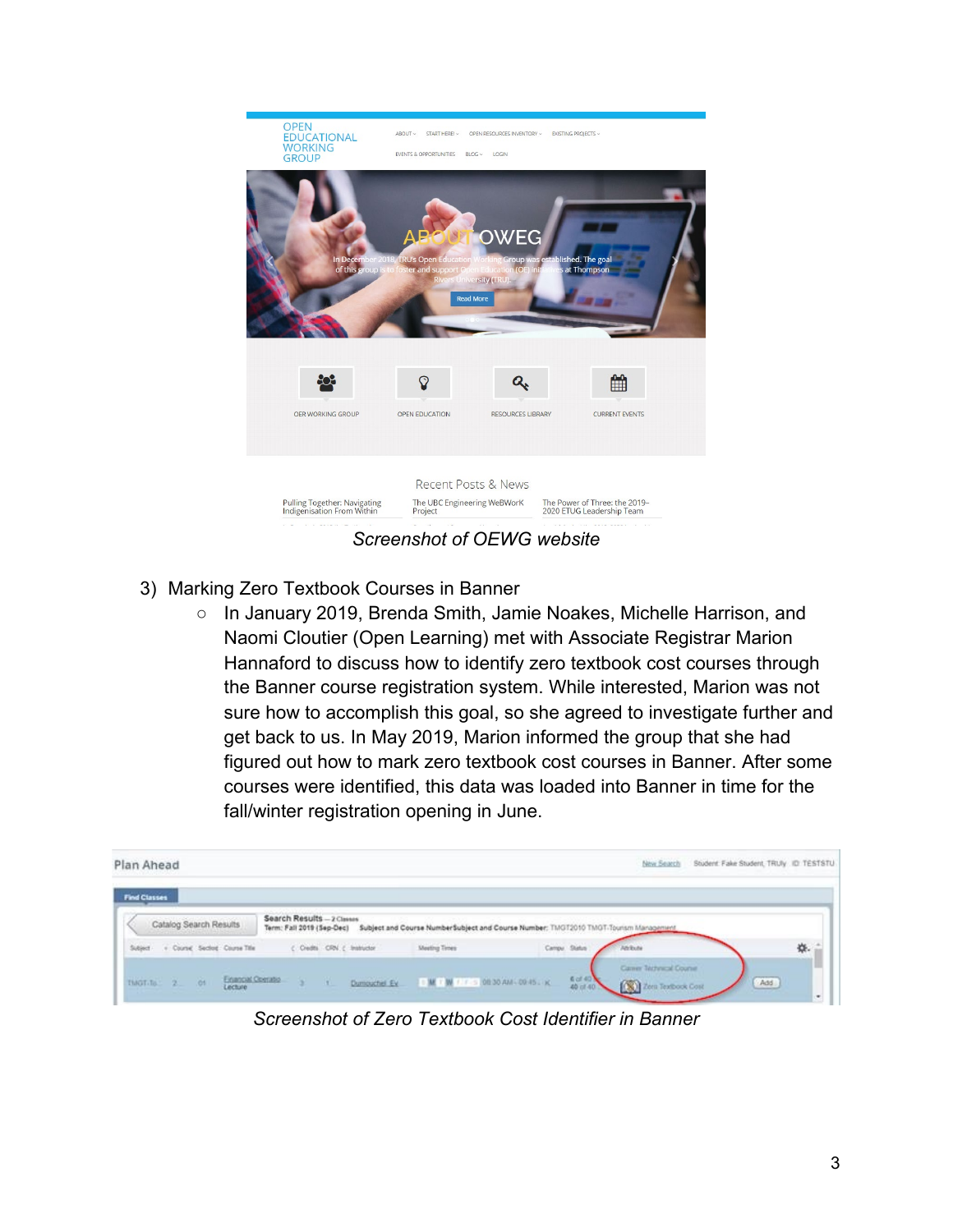- 4) Created promotional material
	- During the Fall 2019 semester, the OEWG chair worked with the TRU Library's Administration and Communications Assistant, Jennifer Spitman to create a "TRU Open Education" tablecloth and banner that could be used at various events to promote OE. The banner was kept simple so that it could be used for multiple different events and would not date. A small OEWG subcommittee approved the banner's design. Both items have been used at the Library's Open Access event "Open Library" and at the Fall Open House display on Student Street in October 2019.
- 5) Three successful OEWG meetings
	- November 2018: 20 people attended
	- March 2019: 17 people attended
	- December 2019: 18 people attended
- 6) Promoted OER Development Grants



- Made efforts to promote OER Development Grants via email, newsletters, informal chats with faculty, and an *Inside TRU* article.
- 7) Developing relationship with the Coordinator, OER Development Grant
	- Chair, Vice-Chair, and other members of the OEWG have met with the new OER Development Grant Coordinator, Joe Dobson, semi-regularly since he started his position to build relationships.
- 8) Applied to have a listserv created
	- Submitted an ASAR request in March 2018 to create an OEWG listserv to facilitate communications. Despite multiple follow ups with IT, the listserv was not created until December 2019.
- 9) Working with TRUSU on Open Education Week
	- Members of the OEWG have been working with TRUSU to organize events for the 2020 Open Education Week (March 2-6, 2020), including agreeing to facilitate workshops and panels.
- 10)Working with MarCom
	- The Chair and the OERDG Coordinator met with MarCom multiple times in the Fall 2019 semester to discuss ways that they could help to promote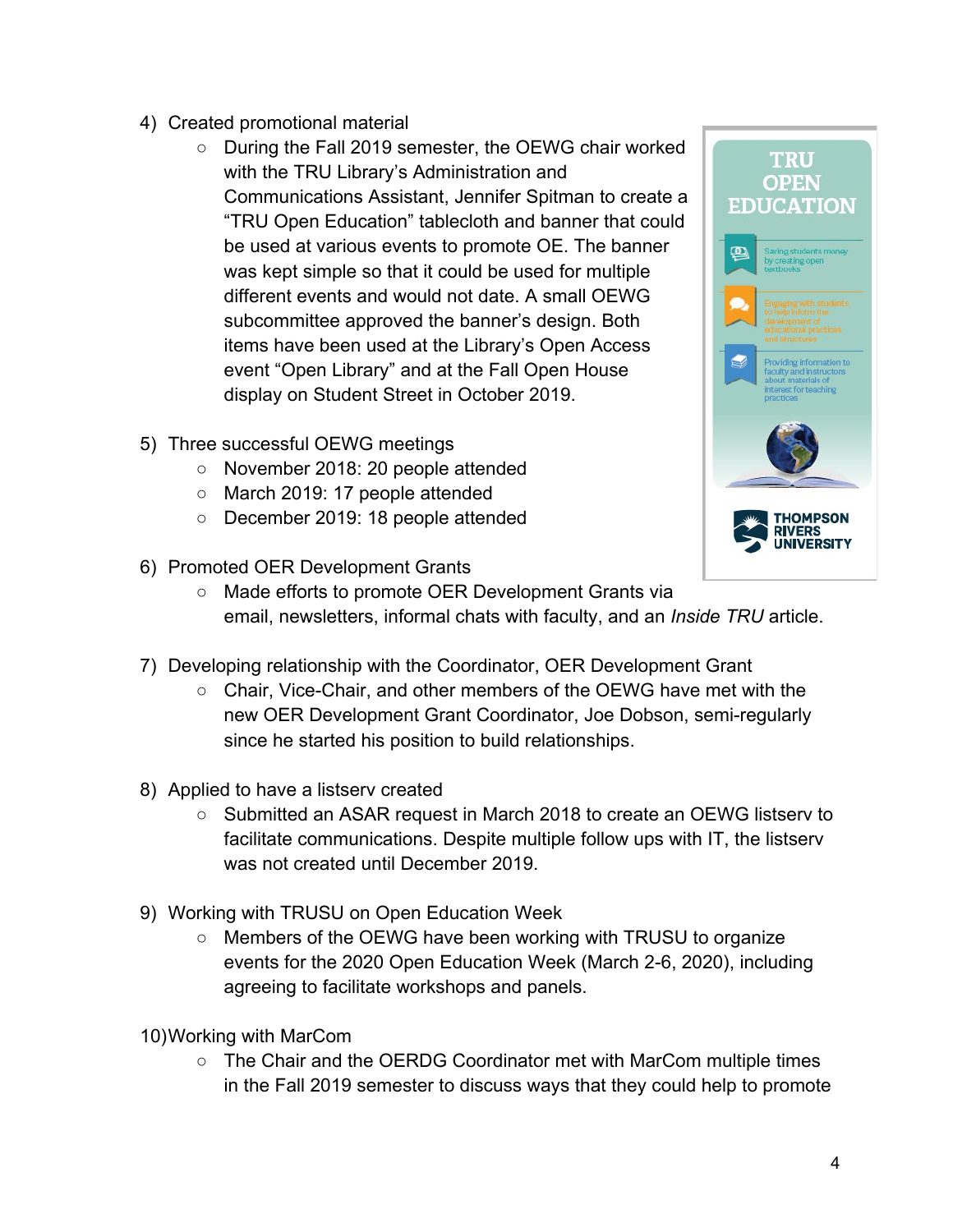OE activities at TRU. To date, these conversations have led to an *[Inside](https://inside.tru.ca/2019/10/02/tru-empowers-faculty-to-lower-costs-for-students/)  [TRU](https://inside.tru.ca/2019/10/02/tru-empowers-faculty-to-lower-costs-for-students/)* [article](https://inside.tru.ca/2019/10/02/tru-empowers-faculty-to-lower-costs-for-students/) and an upcoming article about OE in the 2020 edition of *Bridges*

### 11)Created Event list for 2019/2020

- The Chair and Vice-Chair identified possible events that the OEWG should attend to either staff a booth or to provide short presentations for, as applicable. These events include:
	- Open house (*each semester*)
	- Open Education Week
	- Open Access Week
	- Welcome Back BBQ 2020
	- Orientations (International and Domestic) (*each semester*)
	- New faculty orientation sessions
	- Chairs Group
	- Presenting to faculty councils throughout the year

### <span id="page-5-0"></span>General Open Education-Related Accomplishments at TRU

- 1) BCcampus Open Education and Advocacy Research Fellows
	- 2019-2020: [Michelle Harrison](https://inside.tru.ca/2019/10/10/research-explores-impact-of-learning-in-the-open/) (Learning Design & Innovation)
	- 2018-2019: Steven Earle (OLFM): What students like and dislike about [open textbooks](https://opentextbc.ca/openedinfo/wp-content/uploads/sites/214/2019/05/earle-oer-final-report-2019.pdf)
- 2) Two years of SIF funding for OER Development Grants
	- Received SIF funding for grants for 2019-2020 and 2020-2021 fiscal year
- 3) OER sprints
	- A "sprint" is an event where a cross-disciplinary group of people come together to work on a specific project on a short timeline. Michelle Harrison (Learning Design & Innovation), Ken Monroe (Learning Design & Innovation), and Brenda Smith have facilitated six "sprints" for OER projects to date:
		- i) Two for Career and Experiential Learning's open textbook (October 2018 and July 2019)
			- *\* Organized by Jamie Noakes*
		- ii) BC History open textbook (May 2019)
			- *\* Organized by John Belshaw (OLFM). Financially supported by BCcampus and Open Learning*
		- iii) OER curriculum resources sprint for Learning Design and Innovation (i.e., CELT, educational developers, and instructional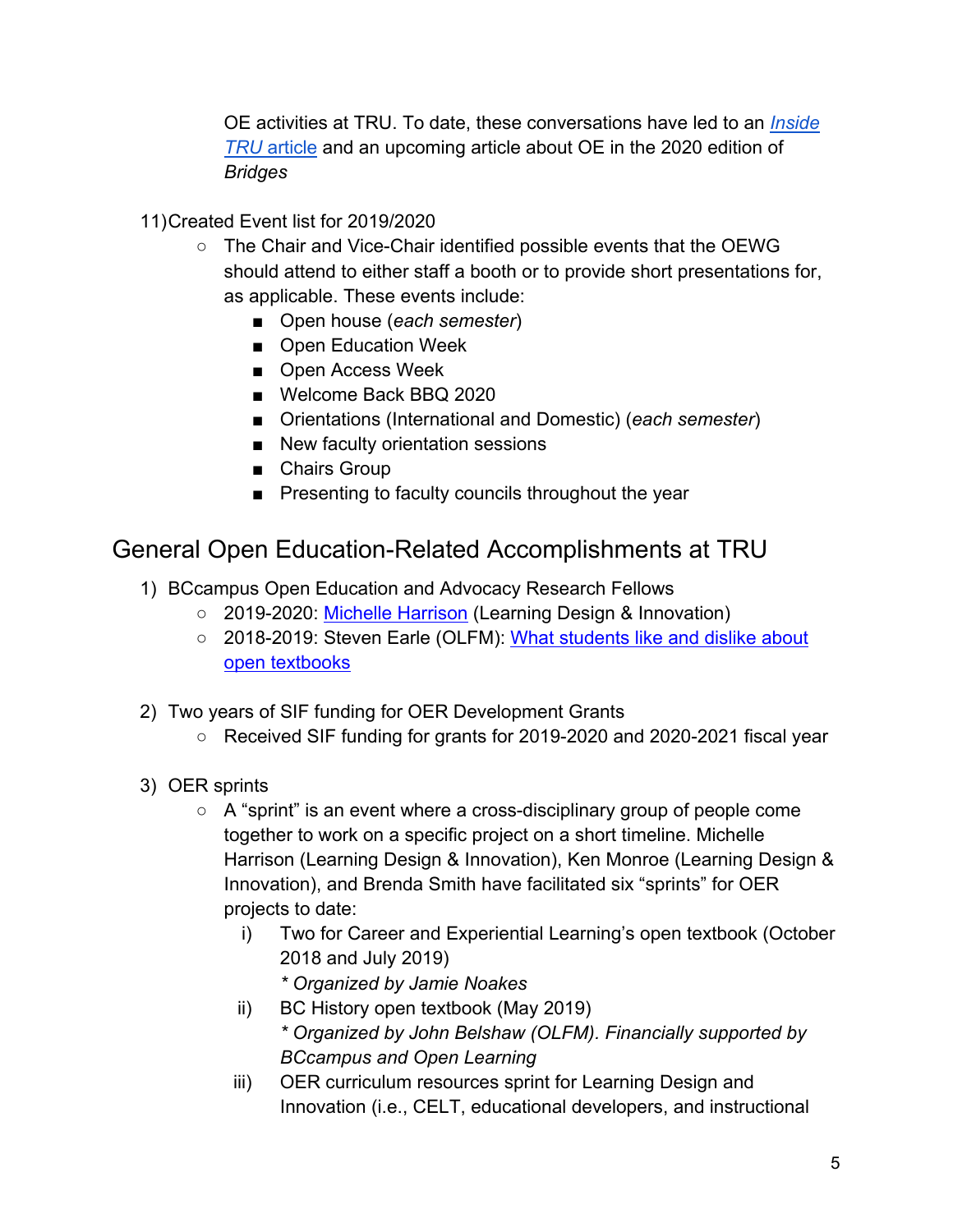designers) (August 2019, October 2019, December 2019) *\* Organized by Carolyn Ives (Learning Design & Innovation* - *CELT)*

- 4) OER-related CELTalks in Winter 2019 and Fall 2019 semesters
	- Steven Earle (OLFM): Creating Better Open Textbooks (March 2019)
	- Matthew Stranach (Learning Design & Innovation): MOOCs for Teaching and Learning (April 2019)
	- Lian Dumouchel (Tourism): Strategies for Adopting Open Educational Resources....from small steps to giant leaps (October 2019)
- 5) Open Learning Zero textbook costs completed a diploma for general studies
	- TRU continues to work on developing a Zero Textbook Cost (ZTC) diploma/degree program in general studies, similar to what Kwantlen Polytechnic University has for both open learning and on campus. Some projects are taking longer than anticipated, and there are still issues to sort out about differences between OL and campus versions of course because only some sections of a campus course may fit ZTC criteria
- 6) BCcampus textbook grants for Adult Basic Education
	- Izabela Mazur (University and Employment Preparation): Adult Basic Education OER Steering Committee Subject Lead for Math: Advanced-Algebraic
	- Tory Anchikoski (University and Employment Preparation) Advanced Chemistry Open textbook and ancillary resources
	- Izabela Mazur (University and Employment Preparation) and Kim Moshenko (University and Employment Preparation) - Advanced and Provincial Mathematics Textbook
	- Christine Miller (University and Employment Preparation) Provincial Biology Textbook adaptation
	- Christine Miller (University and Employment Preparation) Indigenous People in Education: Stock Photo Collection
- 7) Members of BCcampus Committees and Communities of Practice
	- Michelle Harrison (Learning Design & Innovation): OER Advisory **Committee**
	- Michelle Harrison (Learning Design & Innovation): Open Homework System Advisory
	- Brenda Smith (Library): BC Open Education Librarians (BCOEL) (completed term as BCOEL Chair in June 2019)
	- Brenda Smith (Library): Business ZTC Advisory Group (invited)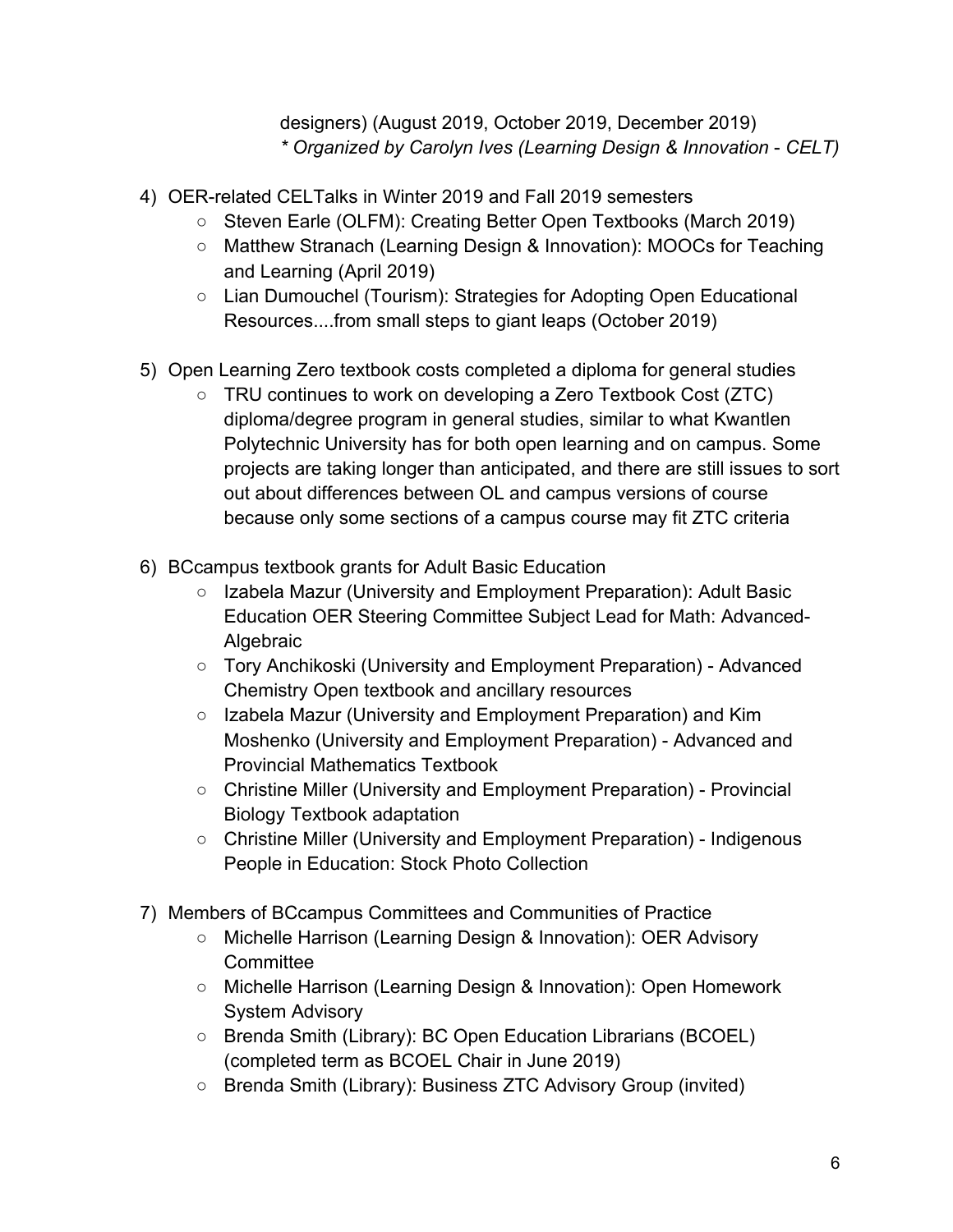- 8) Shirin Boroushaki (Mathematics & Statistics) is working with BCcampus on testing an Open Homework System
- 9) Applied for BCcampus sustainability grant Summer 2018 (unsuccessful)
	- TRU applied for a BCcampus Open Education Sustainability Grant for Institutions. This grant is meant to help improve the sustainability of open education at BC public post-secondary institutions. Unfortunately, our application was not one of the ones chosen this go-round

### 10)OERu

○ Matt Dyck, Donald Poirier, Michael Looney, and President Brett Fairbairn attended the Open Educational Resources universitas (OERu) 2019 partners meeting in Dublin, Ireland. Matt, Michael, and Don presented on the OERu first year of study via the TRU, OL Certificate in General Studies. TRU has been tasked with developing 1-2 yet-to-be-determined courses

### <span id="page-7-0"></span>Conference Presentations

### *\*TRU Faculty/Staff are bolded*

While efforts were made to include all OE-related conference presentations by TRU faculty, staff, and administrators, it is likely that other OE-related conference presentations have taken place this year that the OEWG does not know about. Names of TRU faculty, staff, and administrators have been bolded for easy identification.

- 1) OE Global, Milan, Italy (November 2019)
	- **Brian Lamb** (Open Learning)**:** More Coop, Less Co-opt
- 2) World Conference on Online Learning, Dublin, Ireland (November 2019)
	- Valerie Peachey, **Matthew Dyck** (Open Learning), **Michael Looney** (Open Learning), Claire Good, Wayne Macintosh: [The OERu Rubik's](https://wcol2019.ie/wp-content/uploads/presentations/FP_004,%20DYCK.pdf)  [Cube: Fitting the Pieces Together for Transnational Micro-Credentialing](https://wcol2019.ie/wp-content/uploads/presentations/FP_004,%20DYCK.pdf)
- 3) OpenEd Conference, Phoenix, AZ (October 2019)
	- Heather Blicher, **Brenda Smith** (Library), and Hillary Miller: Not Without My Librarian: Developing OER Advocacy and Community
- 4) ETUG (Educational Technology Users Group), Kamloops, BC (June 2019)
	- **Matthew Stranach** (Learning Design & Innovation): MOOCs are Dead! Long Live MOOCs!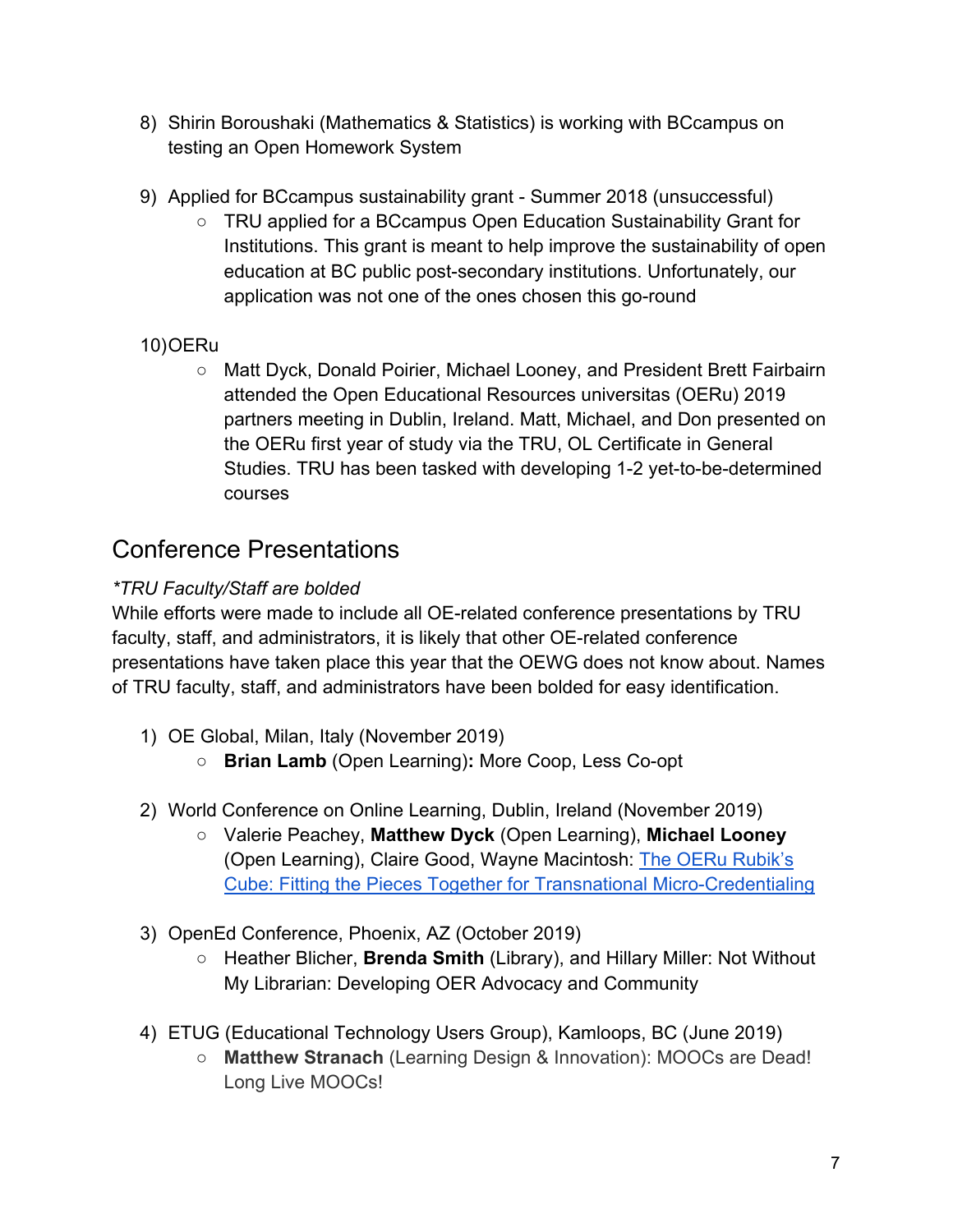- **Irwin DeVries** (Open Learning Adjunct), **Michelle Harrison** (Learning Design & Innovation), Tannis Morgan, and Michael Paskevicius: Rethinking Learning Design - A BC Consultation
- **Michelle Harrison** (Learning Design & Innovation), Jo Axe, Elizabeth Childs, and **Keith Webster** (OLFM): Teaching and Learning in WordPress - Panel with Q&A
- Jo Axe, Elizabeth Childs, **Keith Webster** (OLFM), and George Veletsianos: Fostering a Culture of Openness: A Work in Progress
- **Brian Lamb** (Open Learning), Clint Lalonde, Grant Potter, and Tannis Morgan: OpenETC: Where We've Been, Where We're Going
- **Kathleen Scherf** (Journalism, Communications & New Media) and **Thomas Sandoff** (Open Learning): Deep Mapping as a Pedagogy [\(https://foodloops.trubox.ca/\)](https://foodloops.trubox.ca/)
- **Troy Welch** (Learning Design & Innovation): TinyMCE to Gutenberg: Writing in Wordpress the New Way
- 5) Society for Teaching and Learning in Higher Education (STLHE), Winnipeg, MB (June 2019)
	- **Catharine Dishke Hondzel** (CELT), **Kathy Gaynor** (Library), and **Naomi Cloutier** (Open Learning), **Ken Monroe** (Learning Design & Innovation), and **Brenda Smith** (Library): Igniting OER Development with Institutional **Grants**
- 6) BC Studies Conference, Kamloops, BC (May 2019)
	- **John Belshaw** (OLFM), Eryk Martin, **Tina Block** (Philosophy History Politics), Laura Ishiguro, and **Brenda Smith** (Library): The BC History Textbook Sprint
- 7) Canadian Network of Innovation in Education, Vancouver, BC (May 2019)
	- **Terryl Atkins** (Visual & Performing Arts), **Marie Bartlett** (Learning Design & Innovation), **Jon Fulton** (Open Learning), **Thomas Sandhoff** (Open Learning), and **Carolyn Teare** (Open Learning): Team Visual: Sailing the Open Sea, Together
	- **Melissa Jakubec** (Learning Design & Innovation): Diving In: Creating an Open Repository of Learning Activities
- 8) OER19, Galway, Ireland (April 2019)
	- Grant Potter, **Brian Lamb** (Open Learning), Tannis Morgan, and Clint Lalonde: #OpenETC: A Collaborative or a Cooperative?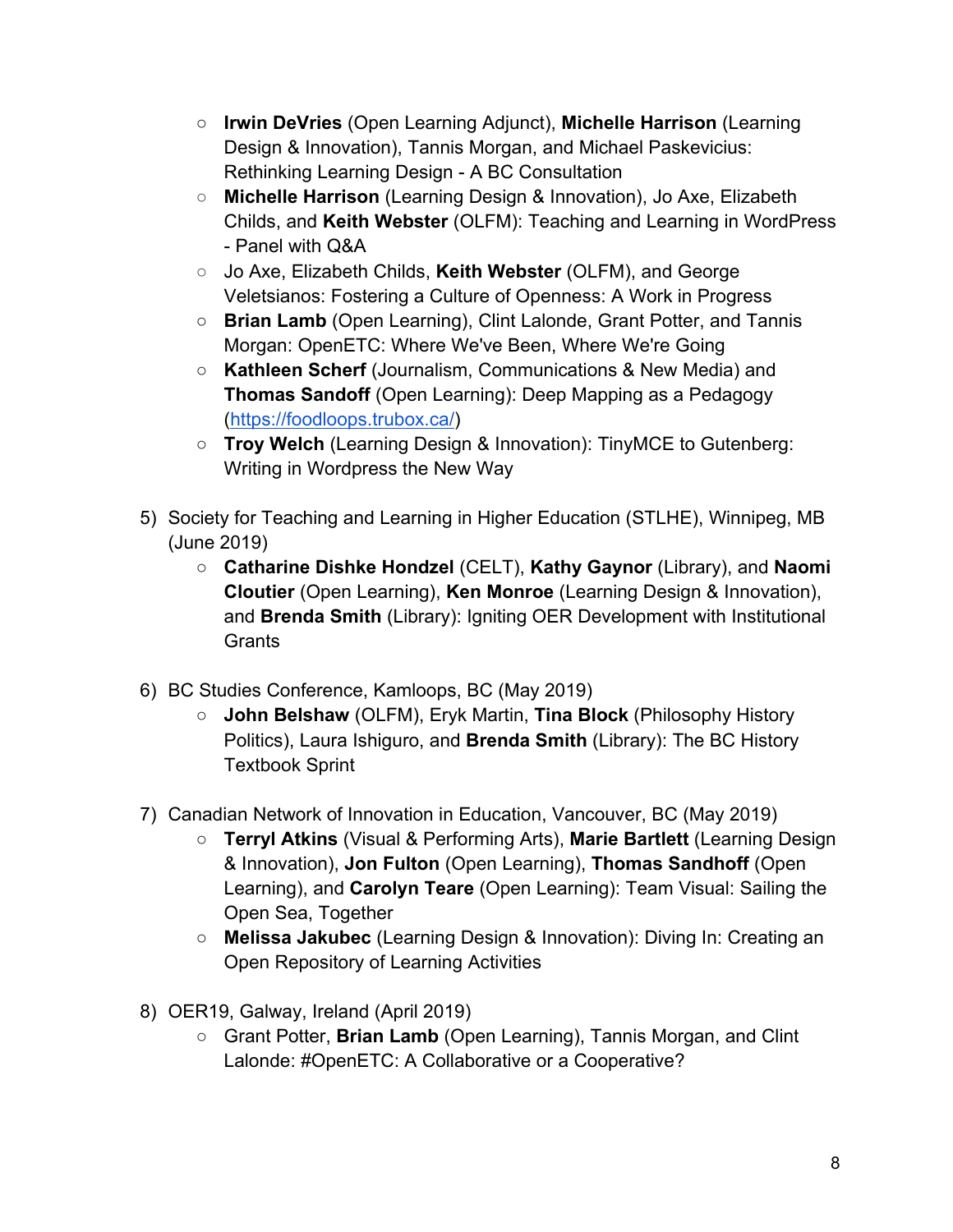- **Michelle Harrison** (Learning Design & Innovation), Tannis Morgan, **Irwin Devries** (Open Learning Adjunct), and Michael Paskevicius: Crowdsourcing the Untextbook
- Una Daly, James Glapa-Grossklag, and **Michelle Harrison** (Learning Design & Innovation): Critical Interrogation of OER Degrees and Zed Creds -- Reducing Equity Gaps or Just Lowering Textbook Costs?
- 9) Association for Co-operative Education and Work-Integrated Learning BC/Yukon Conference (ACE-WIL), Vancouver, BC (April 2019)
	- **Jamie Noakes** (Career and Experiential Learning) and **Shawn Read**  (Career and Experiential Learning): How to Beg, Borrow or Steal a Textbook that Your Students Will Use! Highlight TRU's New Open Educational Resource
- 10)Cascadia Open Education Summit, Vancouver, BC (April 2019)
	- **Michelle Harrison** (Learning Design & Innovation)**,** Michael Paskevicius, Tannis Morgan, and **Irwin Devries** (Open Learning Adjunct): Critical Learning Design and the Untextbook Sprint
	- **Gloria Ramirez** (Education) and Trista Hill: Insights from the Use of OERs in Education Research Methods Courses
- 11)TRU Teaching Practices Colloquium, Kamloops, BC (February 2019)
	- **Christine Miller** (University and Employment Preparation), Amrita Ollek, Serena Reves, and Kirsten Hales: Opening Up the Human Body (But Not Literally)
	- **Jamie Noakes** (Career and Experiential Learning), **Brenda Smith**  (Library), **Ken Monroe** (Learning Design & Innovation), and **Michelle Harrison** (Learning Design & Innovation): How to Herd Cats to Write an OER Textbook
	- **Gloria Ramirez** (Education) and Trista Hill: Insights from the use of OERs in Education Research Methods course.

## <span id="page-9-0"></span>**Challenges**

- 1) Inventory Data Collection
	- Members of the OEWG have tried multiple ways to conduct an inventory of TRU courses that are "zero textbook cost" whether they use OER, library resources, or do not have any textbook costs due to the type of course. We had two research assistants approach department chairs to obtain information, asked the Bookstore if they had a list of courses that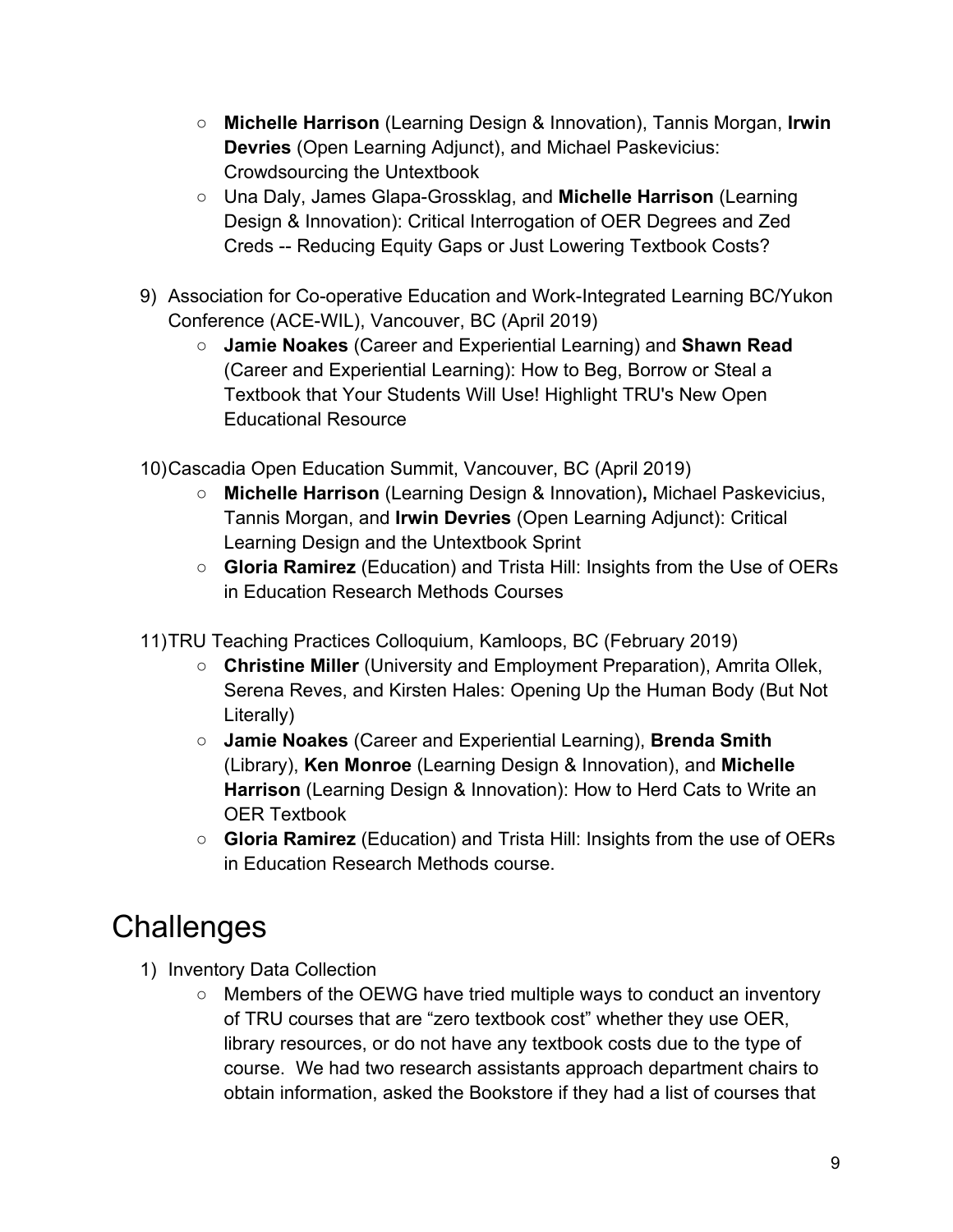do not purchase textbooks, created an online form for self-reporting, and had an administrative assistant in Open Learning contact all the dean's administrative assistants for a list of courses that had identified that they were zero textbook cost. We also continue to work closely with BCcampus to share information when relevant (i.e., when courses use an open textbook). This data is needed to provide a snapshot of what's happening at TRU, to identify courses for TRU's Zero Textbook Cost programs, and to populate Banner to let students know about zero textbook cost courses when they register. Unfortunately, none of our attempts have provided us with the comprehensive information that we need. So, while we now have the technical ability to clearly mark zero textbook cost courses, we lacked the consistent data to make it happen. At the December 2019 OEWG, Randy matters (Bookstore) said they have comprehensive data that may help, and he forwarded the spreadsheet to the OEWG Chair. The next step is figuring out how to translate the data for our purposes.

The Chair of the OEWG has contacted Institutional Planning and Effectiveness to discuss other options because we need complete data that can be obtained regularly and sustainably. This data would be used by the OEWG, to mark courses in Banner, and to keep BCcampus informed about TRU's OE progress.

- 2) Faculty Push Back
	- Some faculty have expressed concerns about TRU's efforts to promote OE. They fear that they will be "forced" to use OER even if they did not think that OER was appropriate to their courses, that OER have inferior quality to traditional textbooks, and that enrollment for their courses would be negatively affected if students saw that the course was not marked "zero textbook cost."

Other faculty have expressed concerns about the concept of marking courses as "zero textbook cost" in Banner, even if they currently use OER. They fear that they would lose flexibility which essentially impacts their academic freedom; they would not be able to change what kind of course materials that they use, and they would be committed to continuing to use non-traditional textbook materials.

Even some faculty that currently use OER are concerned that if their course is marked in Banner as ZTC, they would not be able to change what resources they use in their course.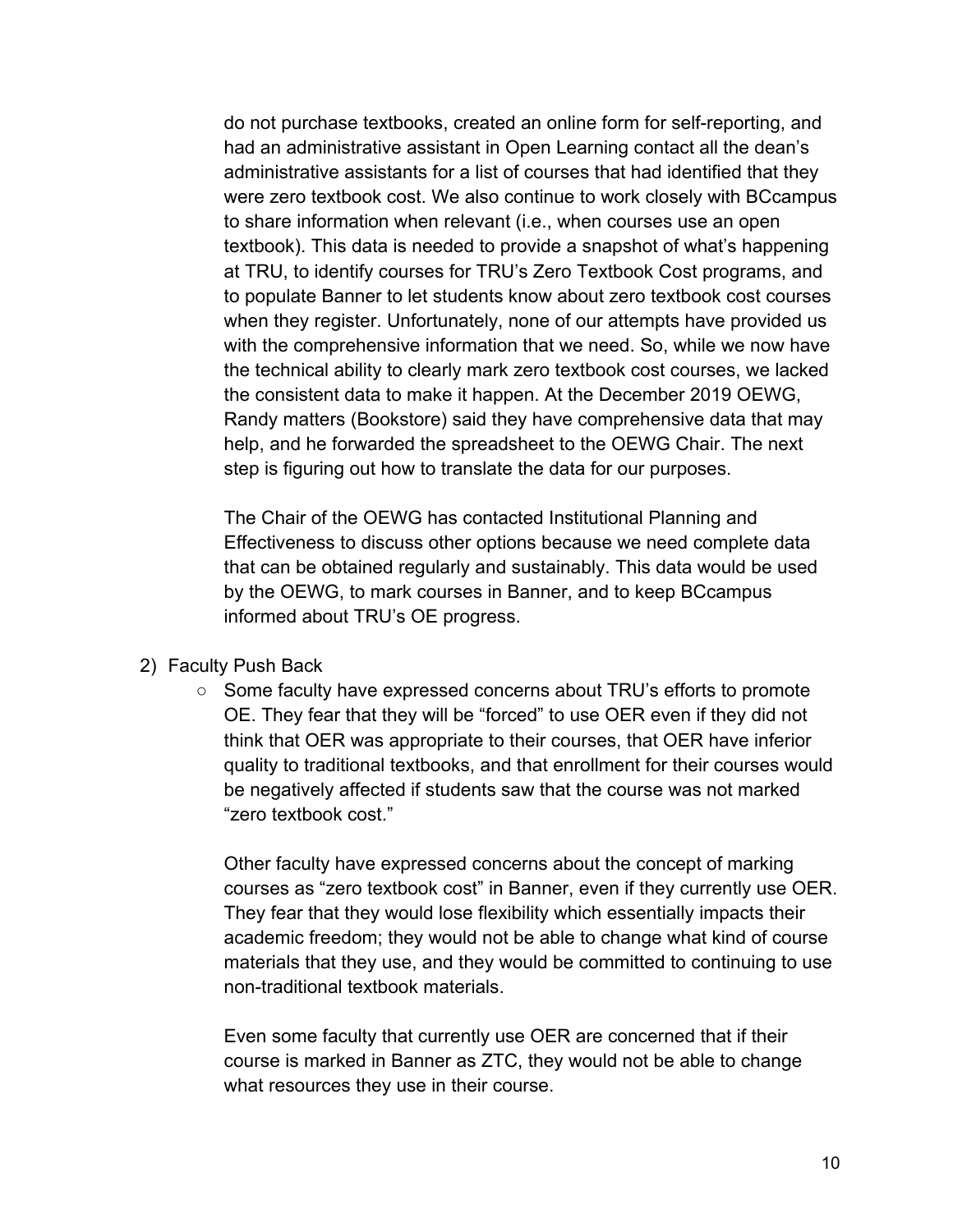- 3) Connecting with faculty to promote OE at TRU
	- A better means of communication with faculty is needed to help promote OE. We hope that appearing at campus events, getting a listserv up and going, and presenting at faculty councils will help us to connect with faculty.
- 4) Finding out what is happening on campus are we connecting with the right people
	- $\circ$  At this point, the OEWG is still word of mouth. It is likely that other OE activities are happening that we are not aware of at this time. Hopefully, as our communications channels get better, we will have a clearer picture.

## <span id="page-11-0"></span>Recommendations

- 1) At this time, trying to get the OEWG up and running has been off the side of our desks when we have time. Which means it is not consistent, much as we would like it to be. This model is not sustainable in the long term. Perhaps having someone cross-campus in a senior leadership role to support and advocate for OE, similar to what Rajiv Jhangiani does at Kwantlen Polytechnic University is a model that should be considered.
- 2) Funding. At this point, there are no dedicated funds to support OE. Which means that finding funds for things like banners, brochures, etc. is difficult. Similarly, if someone from BCcampus comes to visit, there are no funds to support that. It also makes it difficult for OLFMs to participate if they are interested.

## <span id="page-11-1"></span>Next Steps

- 1) Develop a presentation for consistency and present at all the faculty councils with an OE champion from that faculty.
- 2) Become more visible at campus events by developing a list of events that we could attend
	- a) Send the list around our listserv to identify champions/volunteers to assist at each event
- 3) Develop a survey to gain further insight into how to grow our scope of influence on campus
- 4) Continue to build the OEWG website and promote the website through the TRU listserv
- 5) Develop and 'launch' marketing campaign of open education initiatives at TRU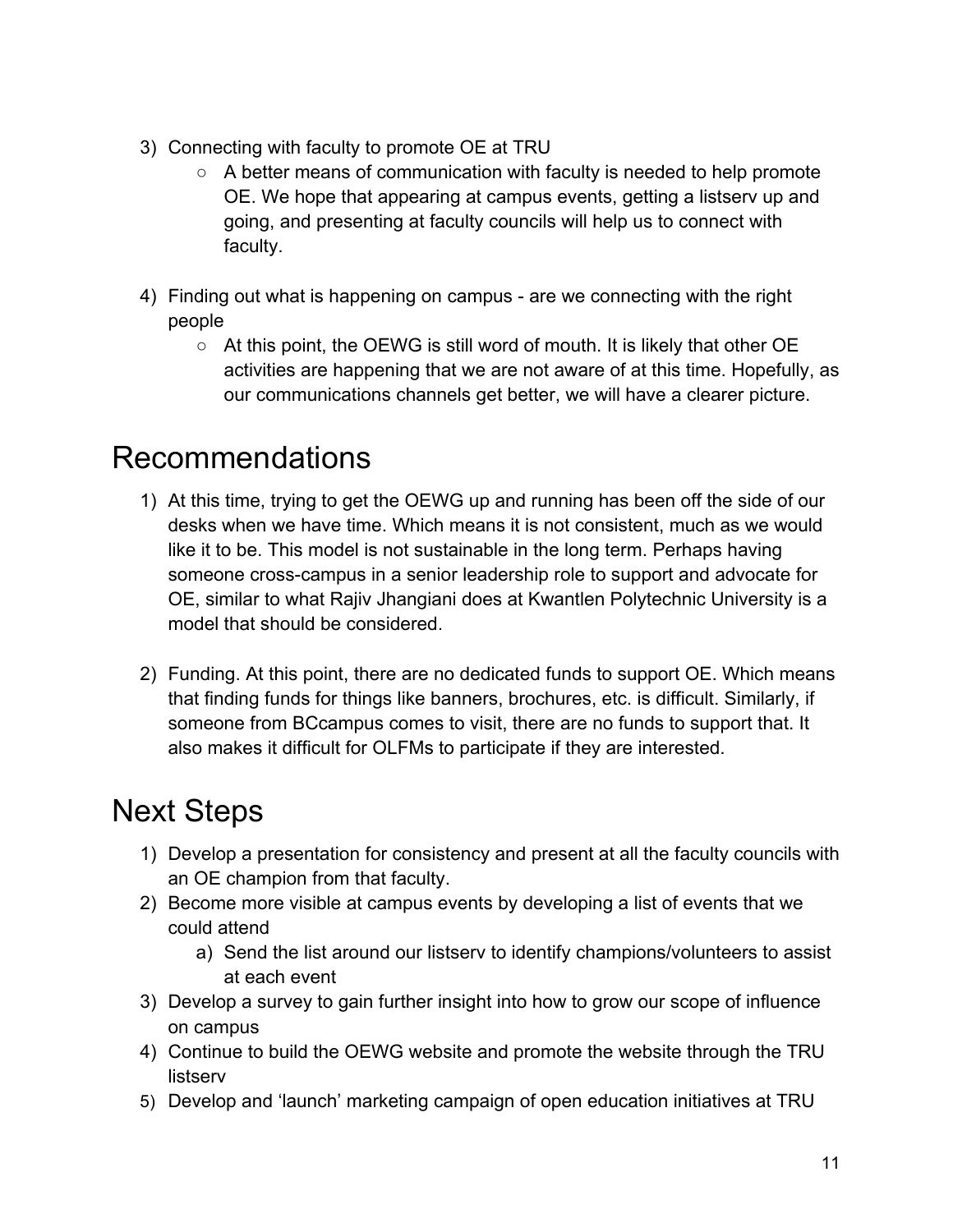## <span id="page-12-0"></span>Appendix

#### **TRU Open Education Working Group**

#### **Terms of Reference**

#### **Mandate**

To foster and support a culture of Open Education (OE) initiatives at TRU.

#### **Scope**

To expand and support sustainable Open Education (OE) initiatives and to support collaboration amongst departments and faculties at TRU for both campus and online delivery. These initiatives include the development, adoption, and adaptation of Open Educational Resources (OER) and open pedagogies.

#### **Membership**

Participation will be open to anyone interested in open education. Membership will be encouraged from key stakeholders to best represent the breadth of supports and interests across TRU. A chair and vice-chair will be elected by the working group membership for a year term. The vice-chair will take on the role of the chair the subsequent year to foster sustainable succession planning. In the absence of the chair the vice-chair will fulfill the chair role. The chair will organize and chair meetings, will serve as a contact for open initiatives and projects as needed and work with sub-groups to help promote successful completion of projects.

Key stakeholders may include one or more representatives from the following departments/divisions:

- University Library
- CELT
- Open Learning
- TRUSU
- Office of Aboriginal Education
- TRU World
- Marketing and Communications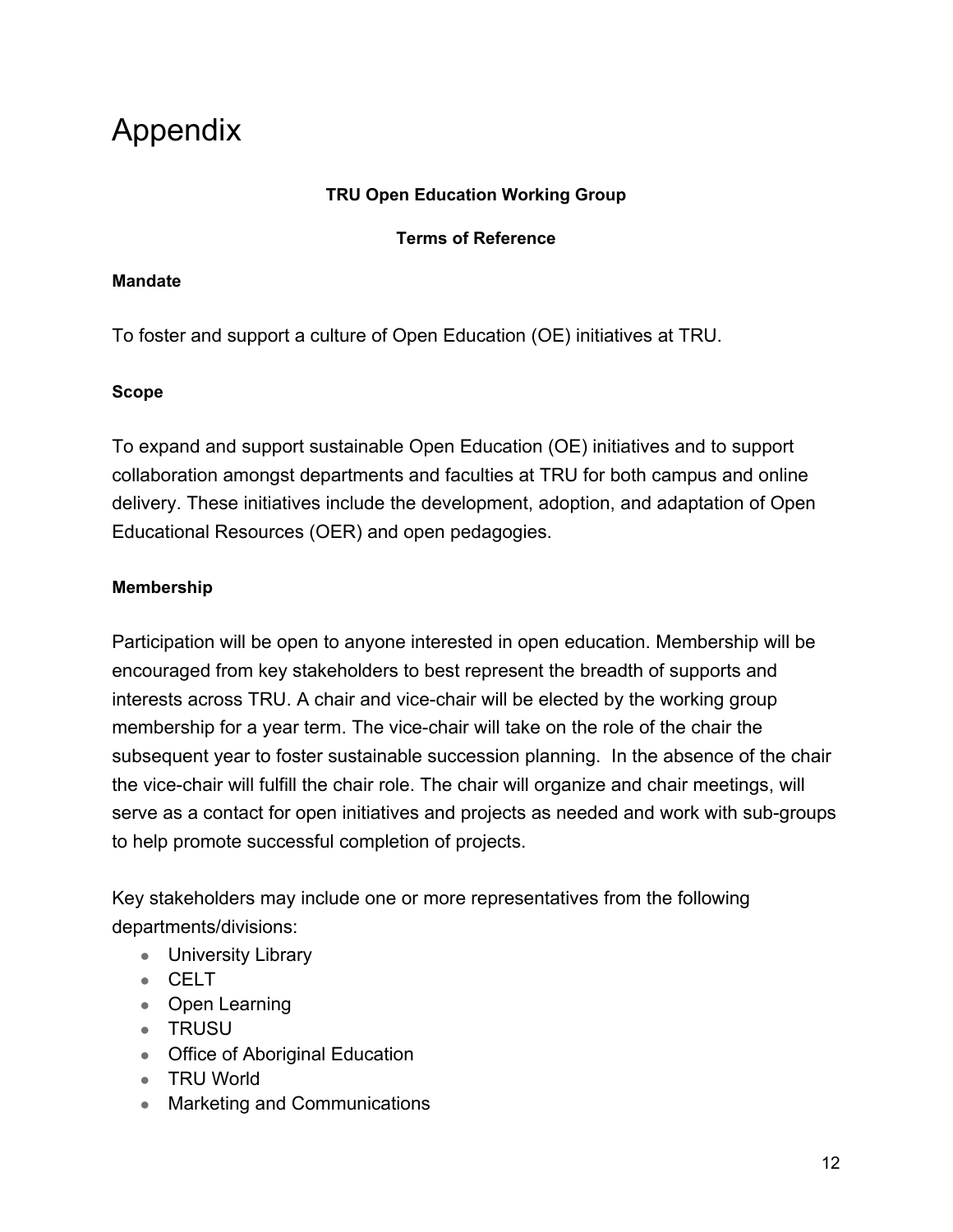- Information Technology Services
- TRUFA
- TRUOLFA
- Enrolment Services and University Registrar
- Ancillary services

Faculty Representation:

- Arts
- Business and Economics
- Science
- Education and Social Work
- Trades and Technology
- Adventure, Culinary Arts, Tourism
- Law
- Nursing
- Student Development

#### **Responsibilities**

The OEWG will work towards the development, coordination, and support of Open Education initiatives, which will include but not be limited to:

- Develop a coordinated strategy for OER development (campus and online) including Zed-Cred and OERu;
- Inventory all TRU OER and open pedagogy efforts (existing; developing; prospective);
- Assist in the coordination of resources (SIF grant in place and proposals for further SIF grants) to support development, launch, sustainability, scale, and maintenance);
- Review and analyze historical and post-OER enrolment data in order to inform OER strategies and activities;
- Create a sustainable practice of OE development and usage;
- Investigate and share best practices;
- Assist with 'launch' & marketing campaign of open education initiatives;
- Collaborate on workshops and research initiatives to promote and evaluate open initiatives;
- Collaborate with BCcampus on various open initiatives
- Develop and maintain an evaluation strategy for measuring the impacts of various open education initiatives and projects